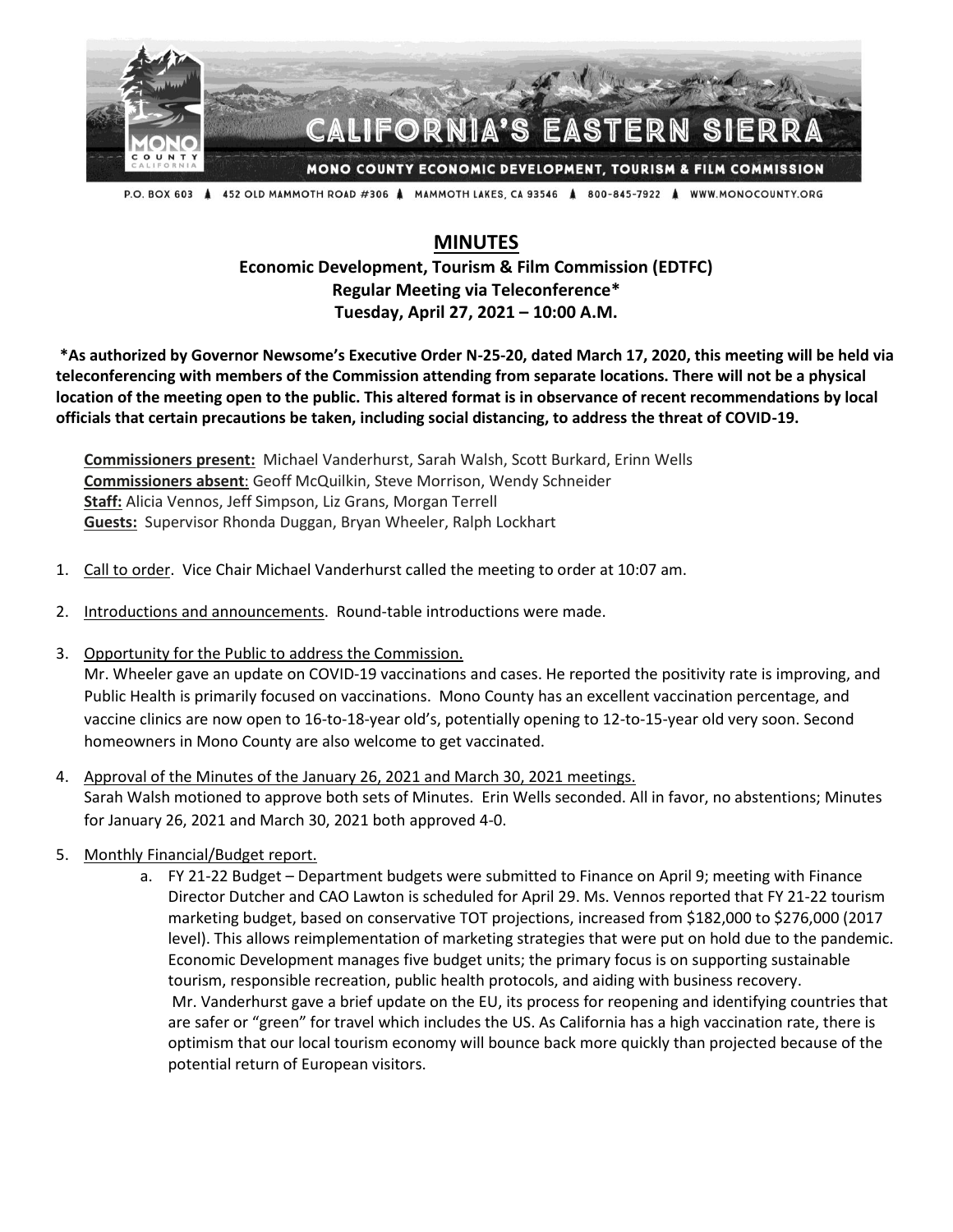- 6. Economic Development and Tourism report.
	- a. Tier status; Events and gatherings restrictions: Ms. Vennos mentioned that the promising move for the County into Yellow Tier will help with planning and success of events and gatherings this summer/fall.
	- b. Collateral Update -2021 Visitor Guide; Backroads Guide; Fall Color Guide; Fishing Map; Community Maps: Ms. Vennos reported the 2021 Visitor Guide was printed and distributed countywide prior to Fishing Opener. The revised Mono County Fishing Map will be here within the week. Staff is working on revisions to the Backroads Guide and, with partners, on revisions to the Eastern Sierra Fall Color Guide. The June Lake Community Map has also been printed and was well-received by June Lake businesses.
	- c. Dispersed Camping Summit Update: Ms. Vennos reported that a large multi-agency group from across Mono and Inyo counties is working on managing the dispersed camping issues. Ms. Vennos is heading up the Education Subcommittee and materials are in process of being designed, in conjunction with the Map Subcommittee, to help develop a one-stop-shop website for Eastern Sierra camping info.
	- d. Local, State, Federal business assistance programs: Mr. Simpson provided an overview of all federal and state assistance programs, including the Restaurant Revitalization Fund, EIDL, California Relief Program (Rounds 5 and 6), and Shuttered Venues Grant program.
	- e. Update regarding application for Community Development Block Grant (CDBG) CARES Act CV1, 2, 3 for Microenterprise Financial Assistance Program for small businesses: Mr. Simpson reported the County's CV1 application was submitted in September 2020; approval is still pending. CV2/CV3 application has also been submitted.

## 7. Mono County Fish & Wildlife Commission update -Jeff Simpson

Mr. Simpson reported he has scheduled a workshop with Board of Supervisors on May 11 to discuss the Fish & Wildlife Commission bylaws, resolutions, structure, purpose, and challenges. He also reported that accessible frontcountry lakes were stocked with trout prior to opening day. Staff is doing their best to communicate and educate anglers on the new CDFW fishing regulations, and the new fishing map with detailed regs by body of water is at the printer and will be distributed next week.

8. Film Commission update – Alicia Vennos

Ms. Vennos reported she was invited to tour the NBC Olympian interview set at Canyon Lodge and it was impressive. Subaru filmed and stayed in Bridgeport and Mammoth Lakes, filming at various locations - Buckeye Road, Nicely's in Lee Vining, Blacks Pond, etc. Ms. Vennos is also working on verbiage for the FilmMonoCounty.com website that advises commercial productions of their responsibility to portray responsible outdoor recreation, off-roading, and sustainable tourism practices.

9. Project Status Update, including public relations, advertising/social media, websites, and tradeshows/conferences. Ms. Grans reported that reimbursements will be processed shortly for the Historical Society Grant Fund recipients and the Performance and Visual Arts Grant recipients. Ms. Grans also gave an update on adding BookDirect.com to the website, so visitors will be able to connect to all individual lodging reservation systems from MonoCounty.org website. In addition, she and Ms. Terrell are working on updating existing content and adding new content to the website. A press release for the fishing opener and E Newsletter are being prepared.

## 10. Commissioner Reports.

• Mr. Burkard reported all businesses in Walker & Coleville are now open, and Antelope Valley had a busy fishing opener despite the weather. The Lions Club Cow Pasture Golf Tournament will be happening on May 1<sup>st</sup>, and the Lions Club is also working on organizing a Citizens Day sometime in mid-June. He also reported that the Eastern Sierra ATV/UTV Jamboree will be held early September – registration opened two weeks ago; already have 100 people signed up. Goal is 200 participants.